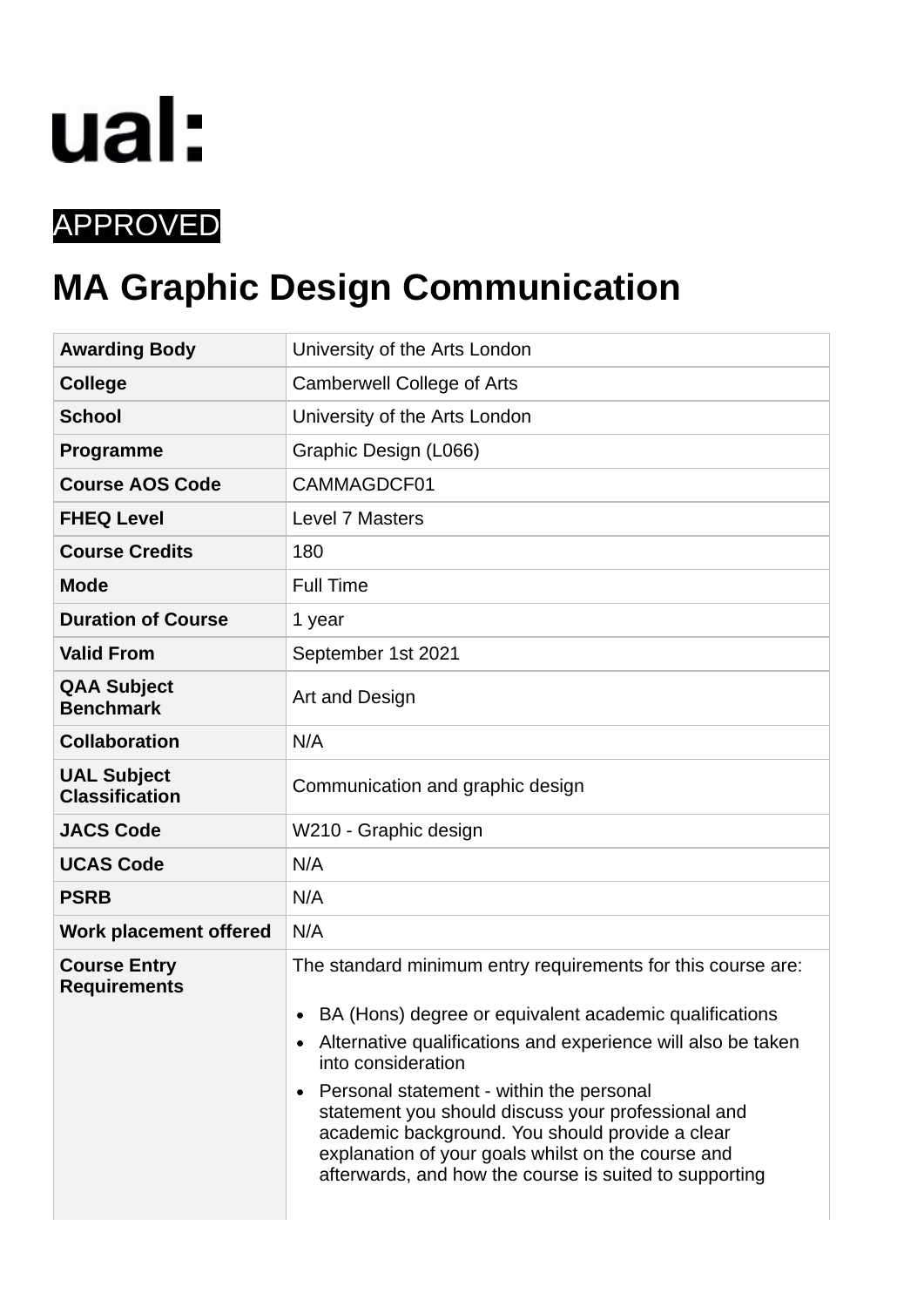|                           | these goals. This statement should address one of the<br>3 research themes. Limit your statement to 500 words<br>Portfolio of work                                                                                                                                                |  |  |  |  |  |
|---------------------------|-----------------------------------------------------------------------------------------------------------------------------------------------------------------------------------------------------------------------------------------------------------------------------------|--|--|--|--|--|
|                           | Each application will be considered on its own merit, but we<br>cannot guarantee an offer in each case.                                                                                                                                                                           |  |  |  |  |  |
|                           | Entry to this course will also be determined by the quality of<br>your application, looking primarily at your portfolio of work<br>and personal statement.                                                                                                                        |  |  |  |  |  |
|                           | <b>APEL - Accreditation of Prior (Experiential)</b><br>Learning                                                                                                                                                                                                                   |  |  |  |  |  |
|                           | Applicants who do not meet these course entry requirements<br>may still be considered in exceptional cases. The course team<br>will consider each application that demonstrates additional<br>strengths and alternative evidence. This might, for example, be<br>demonstrated by: |  |  |  |  |  |
|                           | • Related academic or work experience                                                                                                                                                                                                                                             |  |  |  |  |  |
|                           | The quality of the personal statement                                                                                                                                                                                                                                             |  |  |  |  |  |
|                           | A strong academic or other professional reference                                                                                                                                                                                                                                 |  |  |  |  |  |
|                           | • A combination of these factors                                                                                                                                                                                                                                                  |  |  |  |  |  |
|                           | <b>English language requirements</b>                                                                                                                                                                                                                                              |  |  |  |  |  |
|                           | All classes are taught in English. If English is not your first<br>language you must provide evidence at enrolment of the<br>following:                                                                                                                                           |  |  |  |  |  |
|                           | IELTS level 6.5 or above, with at least 5.5 in reading,<br>writing, listening and speaking (please check our <b>English</b><br>language requirements)                                                                                                                             |  |  |  |  |  |
| <b>Selection Criteria</b> | We look for:                                                                                                                                                                                                                                                                      |  |  |  |  |  |
|                           | Evidence of creative, expressive and analytical responses<br>to projects                                                                                                                                                                                                          |  |  |  |  |  |
|                           | A willingness to explore graphic design communication<br>beyond traditional thinking and practice                                                                                                                                                                                 |  |  |  |  |  |
|                           | An eagerness to utilise the university MA community as part                                                                                                                                                                                                                       |  |  |  |  |  |
|                           | of personal creative and professional development                                                                                                                                                                                                                                 |  |  |  |  |  |
|                           | Sufficiently strong verbal and written skills to fully<br>participate in the course                                                                                                                                                                                               |  |  |  |  |  |
|                           | An understanding of how context informs practice in a<br>variety of ways, and a willingness to progress this                                                                                                                                                                      |  |  |  |  |  |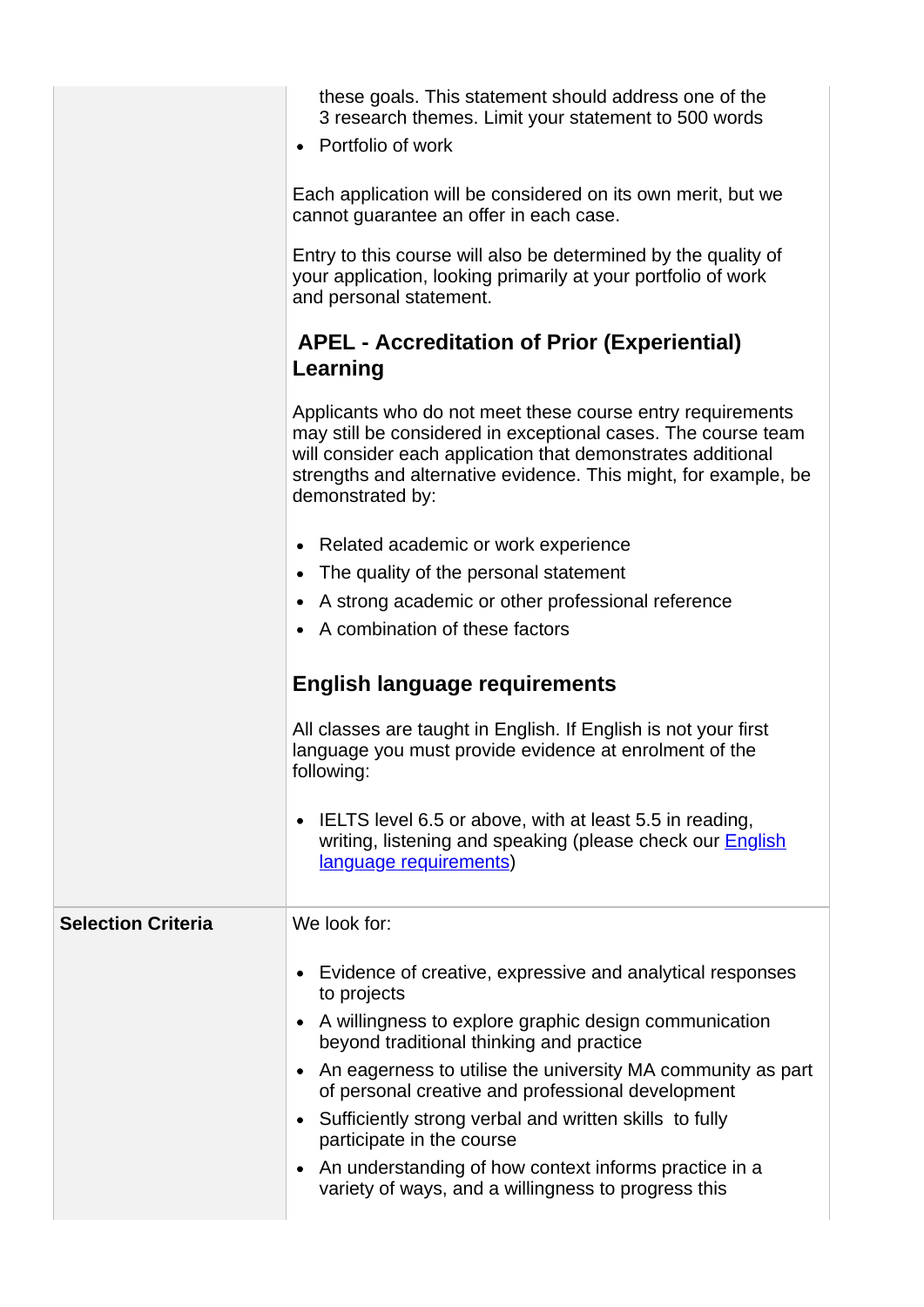|                                                  | knowledge and associated skill set                                                                                                                                                                                                                                                                                                                                                                                                           |
|--------------------------------------------------|----------------------------------------------------------------------------------------------------------------------------------------------------------------------------------------------------------------------------------------------------------------------------------------------------------------------------------------------------------------------------------------------------------------------------------------------|
| <b>Scheduled Learning and</b><br><b>Teaching</b> | During your course you will engage with learning and teaching<br>that includes both online and face-to-face modes. The<br>advertised scheduled activity for the course will be delivered<br>through a combination of live, synchronous and asynchronous<br>on-line learning. Scheduled learning and teaching activity may<br>include lectures, seminars, studio and workshop briefings,<br>tutorials, external visits and project briefings. |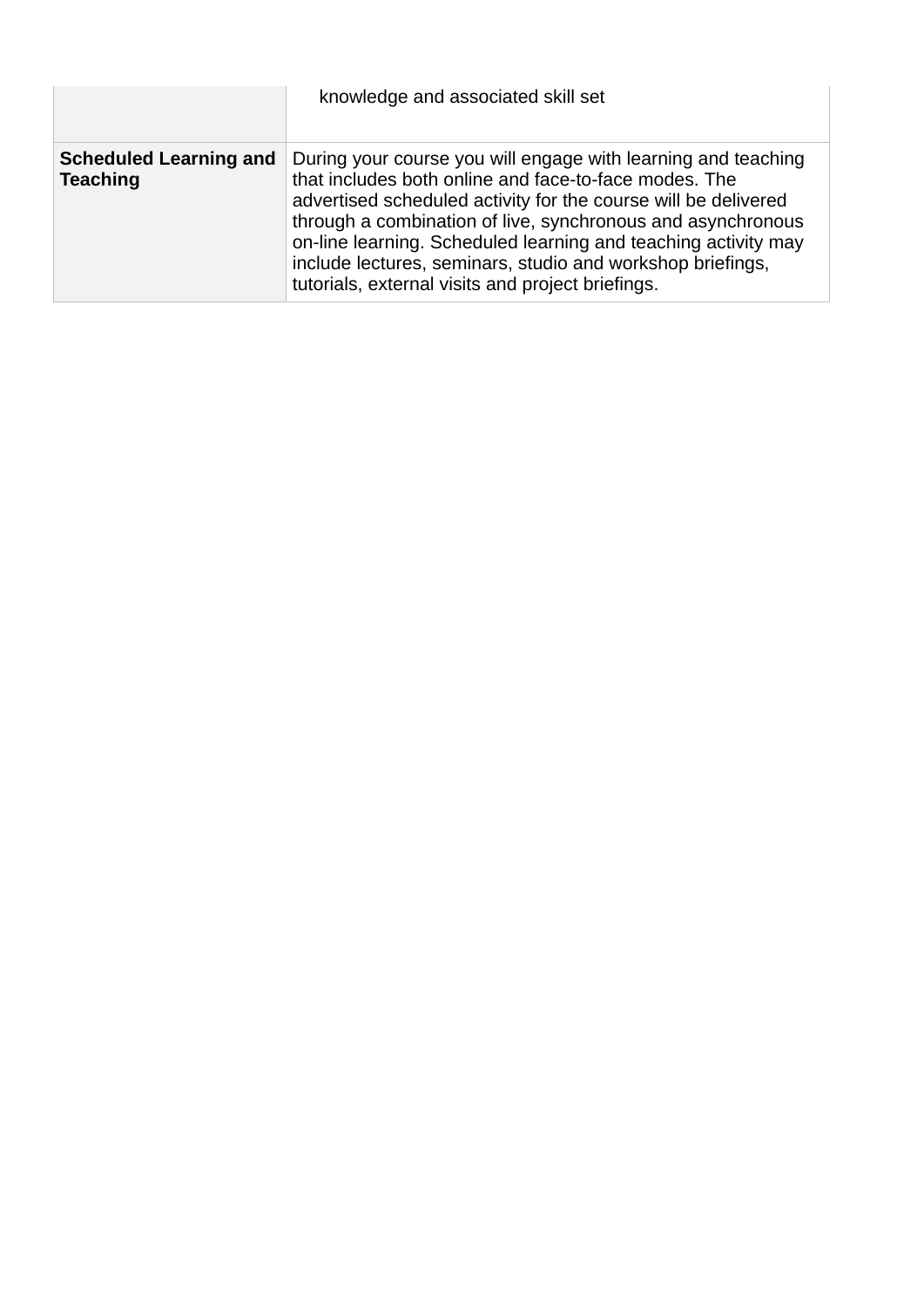# **Awards and Percentage of Scheduled Learning**

# **Year 1**

| <b>Percentage of Scheduled Learning</b> | 12             |
|-----------------------------------------|----------------|
| <b>Awards</b>                           | <b>Credits</b> |
| Postgraduate Certificate                | 60             |
| Postgraduate Diploma                    | 120            |
| Master of Arts                          | 180            |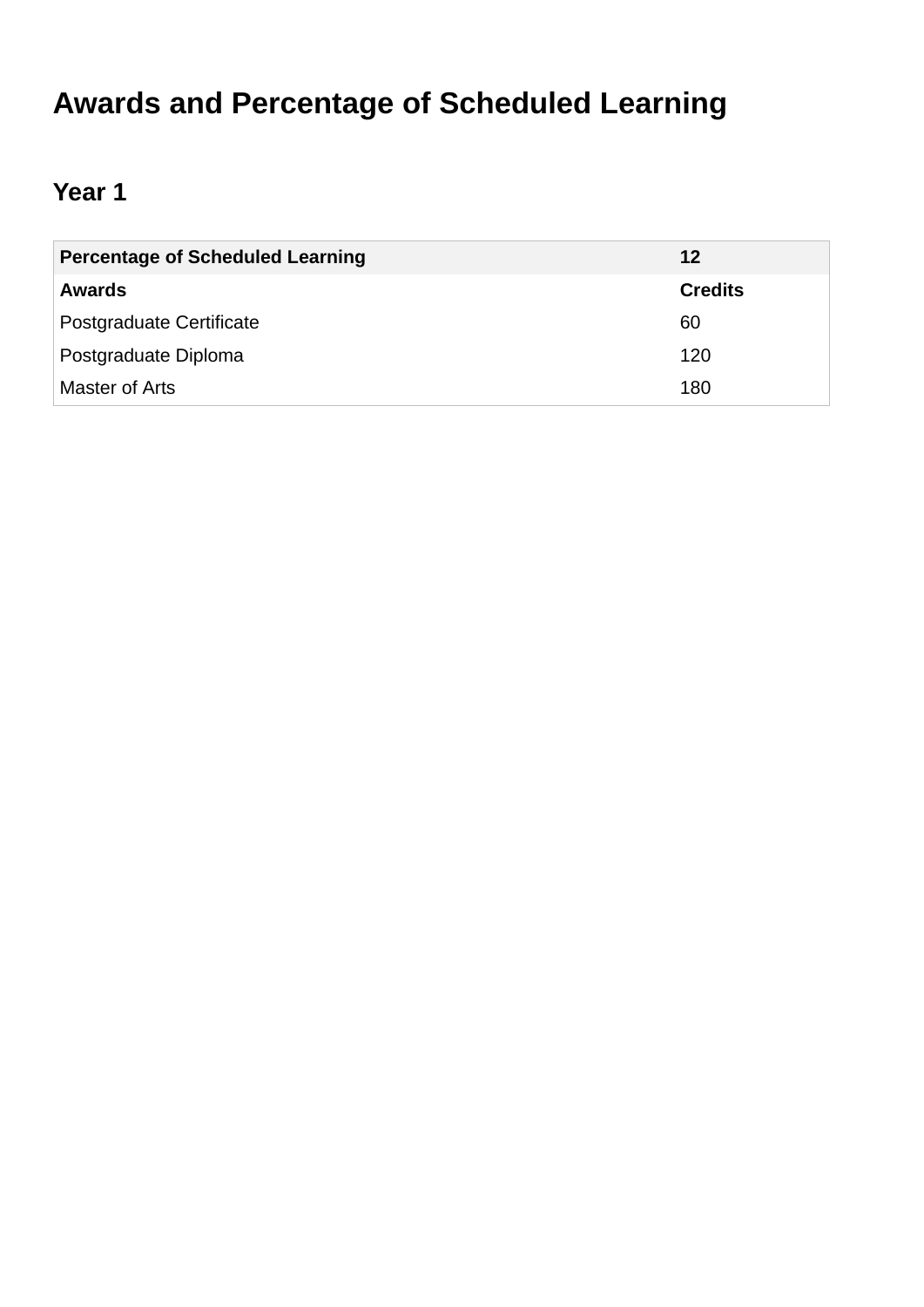# **Course Aims and Outcomes**

The Aims and Outcomes of this Course are as follows:

| Aim/Outcome | <b>Description</b>                                                                                                                                                                   |
|-------------|--------------------------------------------------------------------------------------------------------------------------------------------------------------------------------------|
| Aim         | A supportive environment that advances your knowledge and understanding<br>of Graphic Design Communication in responsive ways.                                                       |
| Aim         | A learning environment which fosters Design thinking and practice through a<br>sequence of challenge, ideation, production, reflection and dissemination.                            |
| Aim         | Opportunities to reflect and challenge the role and function of design within<br>current and emerging contexts.                                                                      |
| Aim         | Opportunities for the development of transferable and professional skills<br>relevant to employment and further study.                                                               |
| Outcome     | Realise and present a body of work that demonstrates a high level of<br>creativity and responsiveness relevant to the field of Graphic<br><b>Communication Design.</b>               |
| Outcome     | Analyse and present complex Graphic Design Communication issues and<br>communicate your understanding visually, orally and in writing.                                               |
| Outcome     | Act autonomously with initiative and responsibility for planning and<br>implementing your practice to a professional standard.                                                       |
| Outcome     | Locate your practice within current and emerging territories of Design.                                                                                                              |
| Outcome     | Comprehensive subject knowledge of contemporary and/or historical ideas<br>and practices, which are culturally diverse and inclusive, which aim to inform<br>your programme of work. |
| Outcome     | Critical engagement with the theoretical debates that inform your area of<br>research.                                                                                               |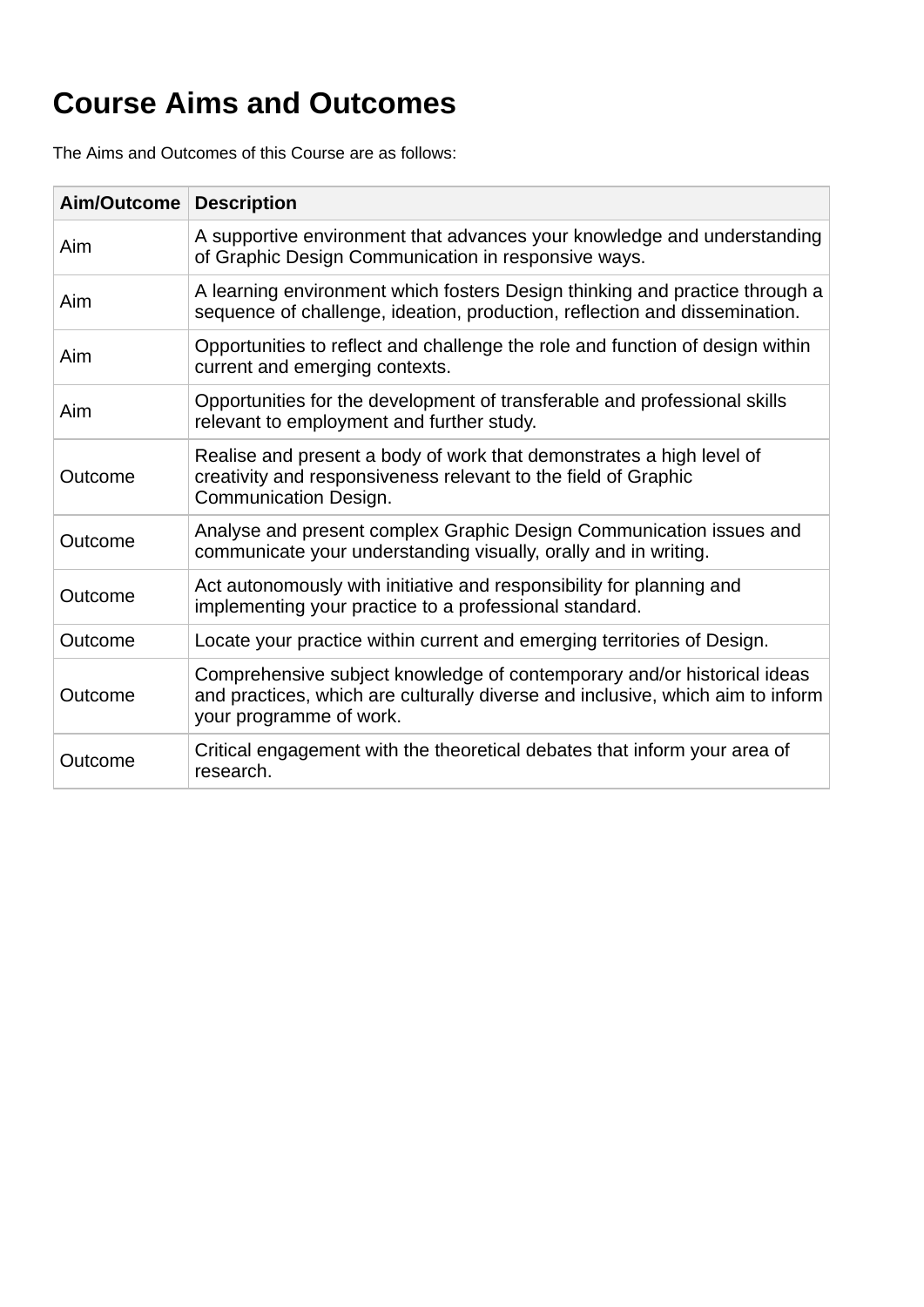|                | <b>Distinctive Features</b>                                                                                                                                                |
|----------------|----------------------------------------------------------------------------------------------------------------------------------------------------------------------------|
|                | A programme responding to emergent design practices in relation to a culture and society<br>in transition.                                                                 |
| $\overline{2}$ | A curriculum that draws upon the rich diversity of student experiences and global contexts<br>for Design.                                                                  |
| 3              | A postgraduate community of MA Design courses located in a dedicated studio space that aims to share curricula, interdisciplinary ideas, and professional practice events. |
|                | Endorsements and connections with leading cultural institutions and design organisations<br>in London.                                                                     |
| 5              | A creative campus environment offering a range of workshops, presentations, and library and special collection resources.                                                  |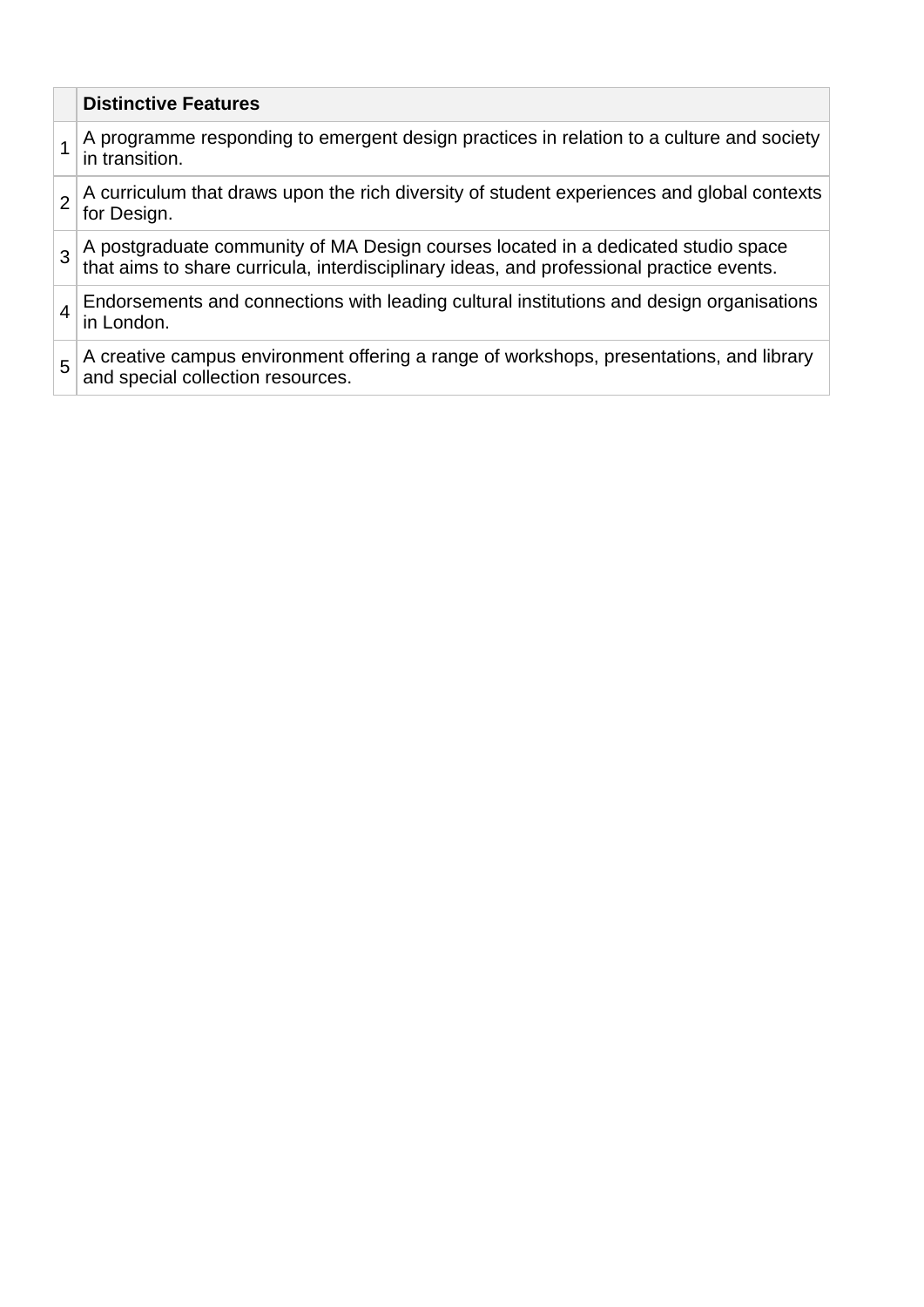# **Course Diagram**

| LEVEL 7                                                                       |                    |                                                                                           |                    |                          |                                                                             |                    |                      |
|-------------------------------------------------------------------------------|--------------------|-------------------------------------------------------------------------------------------|--------------------|--------------------------|-----------------------------------------------------------------------------|--------------------|----------------------|
| <b>AUTUMN TERM</b>                                                            | <b>SPRING TERM</b> |                                                                                           | <b>SUMMER TERM</b> |                          |                                                                             | <b>AUTUMN TERM</b> |                      |
| <b>BLOCK 1</b>                                                                |                    | <b>BLOCK 2</b><br><b>BLOCK 3</b>                                                          |                    |                          |                                                                             |                    |                      |
| 1 2 3 4 5 6 7 8 9 10 11 12 13                                                 | 14 I<br>15         | 16 17 18 19 20 21 22 23 24 25 26 27 28 29 30 31 32 33 34 35 36 37 38 39 40 41 42 43 44 45 |                    |                          |                                                                             |                    |                      |
| Unit 1<br>Exploring Emergent Design Contexts S<br>and Practices<br>60 credits |                    | Unit 2<br>Developing a Design Framework: Critical<br>and Practical<br>60 credits          |                    | <b>S</b>                 | Unit 3<br>Designing modes for<br>communication and engagement<br>60 credits |                    |                      |
| PG Cert Exit Point                                                            |                    |                                                                                           |                    | <b>PG DIP Exit Point</b> |                                                                             |                    | <b>MA Exit Point</b> |

**S = Summative Assessment** Indicative summative assessment weeks are noted in the course diagram. For exact dates please refer to your timetable.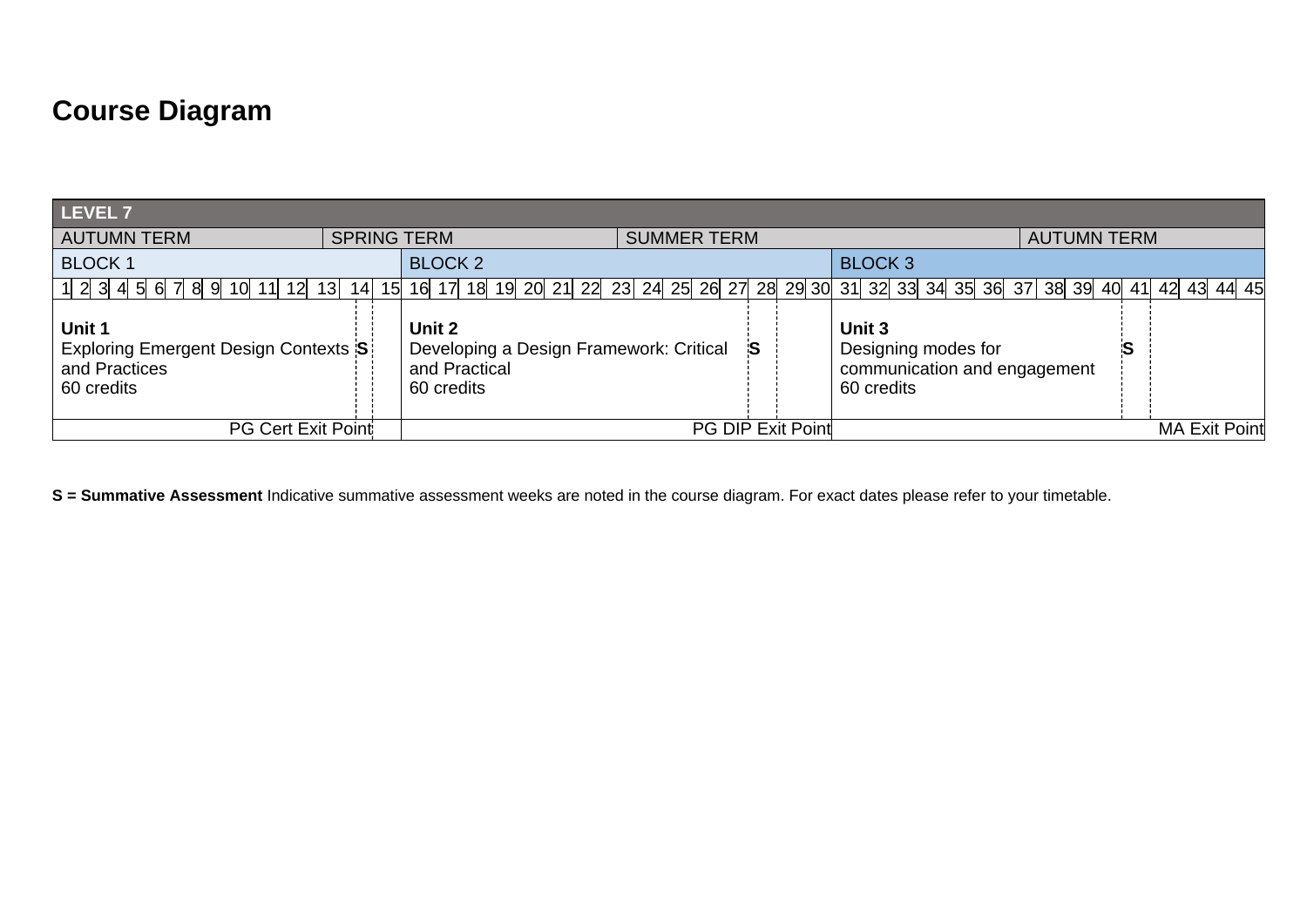#### **Course Detail**

MA Graphic Design Communication at Camberwell aims to align current social and cultural issues alongside emerging design practices. It will provide you an introduction to the debates and methodologies that are at the forefront of contemporary design. You will learn how to challenge and expand this knowledge within your personal design practice.

The course will enable you to become an advanced thinker and versatile practitioner. You will be a designer with the ability to respond to both familiar and unfamiliar challenges.

### **What to expect**

- A practice led course underpinned by critical design thinking and exploration
- To work in a variety of spaces in proximity to technicians, subject experts and your peers
- To contribute to a community of peer learners at master's level with emphasis on the collaborative study components and tasks of the course
- To study themes in contemporary design practice and discourse including habitable and material worlds, environmental ecologies, new desires, aesthetics and the exchange between digital and material cultures
- To develop a rigorous design process. This will provide you with the means to use critical thinking, shape materials and forms, generate and communicate content, develop prototypes and engage with audience testing
- Access to library and special collection resources, shared studios and exhibition spaces
- To seek knowledge from tutors, college wide lectures, UAL postgraduate community events and London's cultural industries
- To have access to Camberwell's shared workshops that include printmaking, photography, film, moving image, digital, plastic, ceramics, wood and metalwork. View the [Camberwell facilities](https://www.arts.ac.uk/colleges/camberwell-college-of-arts/student-life-at-camberwell/facilities)

## **Mode of study**

MA Graphic Design Communication is offered in full-time mode and runs for 45 weeks over 15 months. You will be expected to commit an average of 40 hours per week to your course, including teaching hours and independent study.

#### **Course Units**

## **Unit 1 - Exploring emergent design contexts and practices**

This unit is an introduction to your course, the college and the university.

- Inductions to learning resources and workshops
- To be introduced to the 4 key elements of the course research folder, portfolio of practice, study proposal and critical writing
- To develop your observational, research and analytical skills
- To be introduced to critical thinking within design-based practice $\bullet$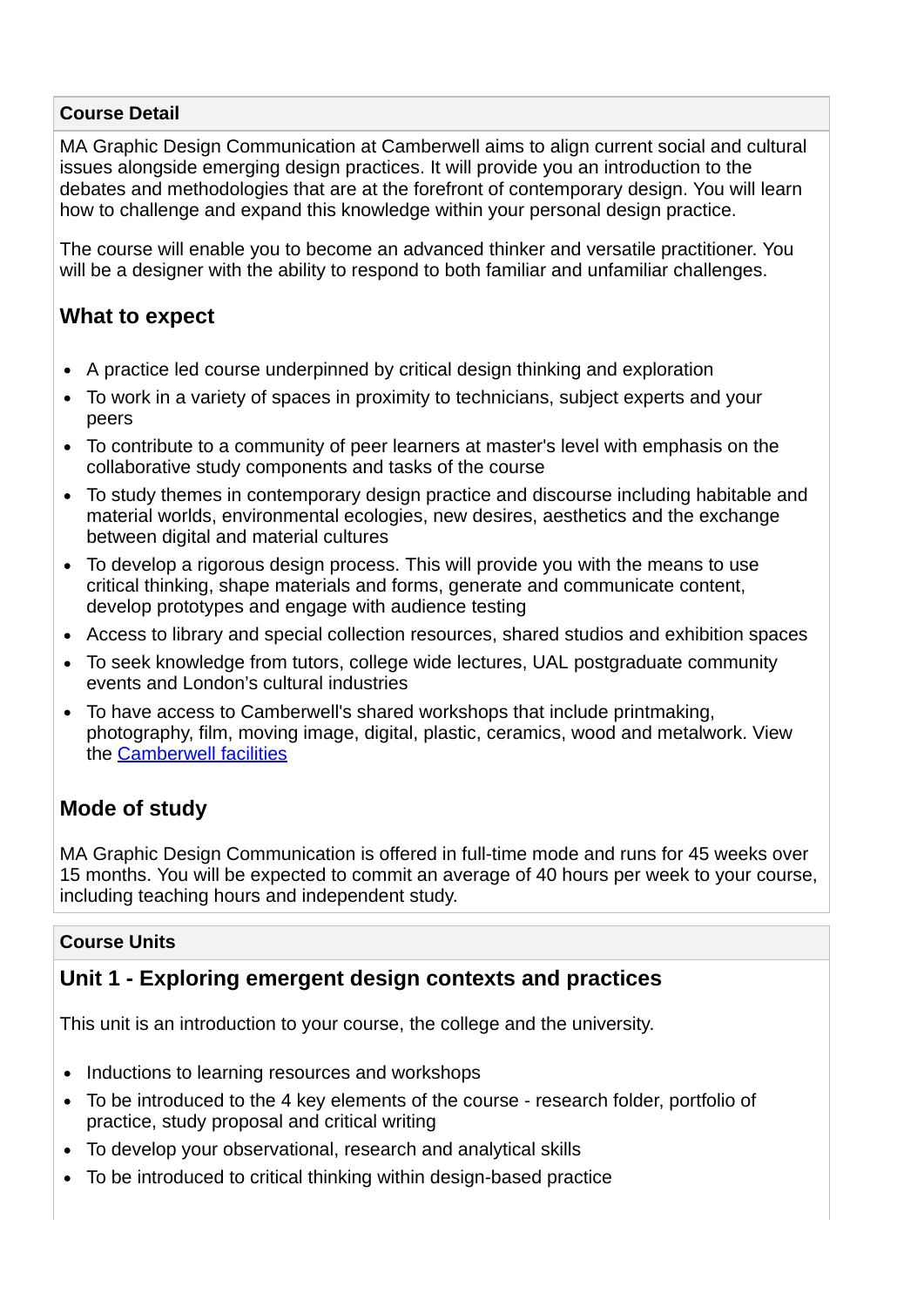- To be introduced to research methods in design which considers the role, purpose, structure and process of research.
- To look at the impact social, cultural, ethical and economic factors have studio on graphic communication design
- To submit work in progress including an annotated bibliography and a 1500 word project proposal

## **Unit 2 - Developing a design framework: critical and practical**

In this unit you will start to build your individual project proposal. It will be a period of creative exploration and academic discovery.

- To look at existing and emerging design theory and practice
- To develop a design framework from which to work from
- To contribute to a working peer group identified by a shared theme
- To be able to communicate how you situate your practice in relation to other practitioners
- To formulate a clear direction for you practice and writing
- To take part in cross MA Design courses collaborations and learning opportunities
- To submit work in progress and a 3000-word document

## **Unit 3 - Designing modes for communication and engagement**

The final unit of the course will focus on the production and dissemination of your personal project appropriate to the specialist audience and context you have chosen. Additionally, the shared MA Design courses graduate event at the end of the course requires you to organise, design and celebrate the communications of your new design ideas to specialist and non-specialist audiences.

- To refine your outcomes in relation to a specific audience
- To consider the terms communication, engagement, interaction and participation
- To present work at the graduate end of year event
- To submit a professional statement, a resolved body of work, a design publication and a 5000-6000-word document

#### Note: 120 Credits must be passed before the final unit is undertaken.

#### **Learning and Teaching Methods**

- Collaborative field work and practice
- Design briefs
- Independent research and practice
- Individual and group tutorials
- Workshops
- Peer group feedback